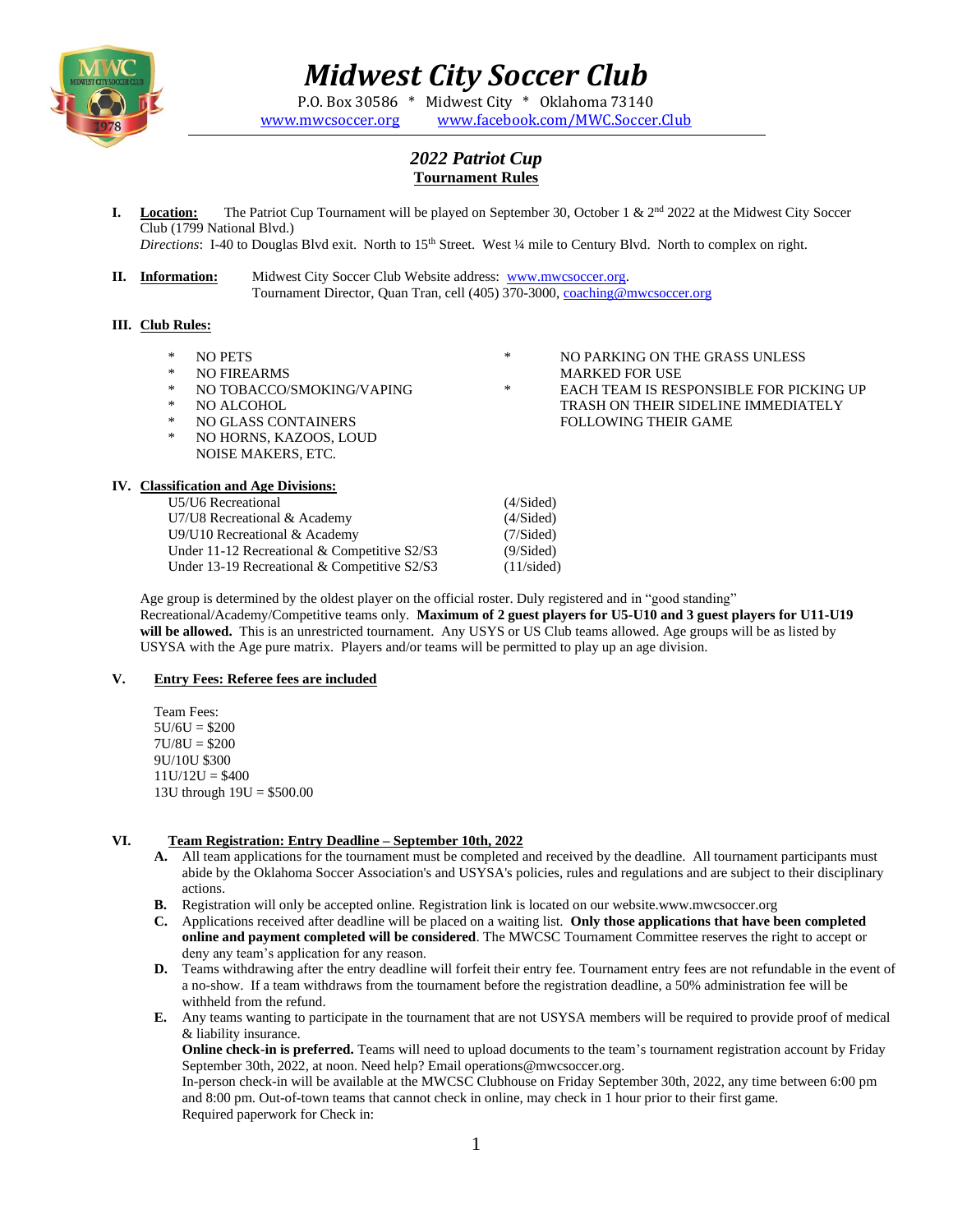**F. Coaches are required to check posted game times Friday September 30th, 2022 for possible revision in the schedule. If revisions are made, we will make every effort to notify coaches in advance).**

#### **VII. Game Information**

- A. Games will be played beginning Friday evening and continue through Sunday.
- B. Coaches having more than one team in the tournament may email special requests to coaching@mwcsoccer.org. Although we will make every effort to accommodate these coaches, there are no guarantees against conflicts.
- C. **Teams MUST be available to play ANY TIME, ANY DAY**, during all three days of the tournament. Out-of-town teams will not be scheduled on Friday evening.
- D. **All teams will be seeded by the Tournament Seeding Committee and placed into brackets in each division. Seeding will be based upon the Fall League and Tournament records and other information available to the Committee.**

## **VIII. Home Team, Uniform Requirements & Team Benches**

- A. The first team listed on the schedule will be home team, which will be assigned to the North or West side of the field (determined by the direction of the field).
- B. Teams must be at the game site fifteen (15) minutes before game time and be ready for inspection by the referee. Games must start on time, no grace periods, no warm-up on field unless time permits.
- C. Teams will be required to have alternate jerseys or t-shirts available. Numbers will be required on ALL jerseys or t-shirts. Home team will wear light jerseys. If a color conflict occurs, the home team will need to change jerseys.
- D. All players will be required to wear shin guards.
- E. Players may not wear jewelry of any kind.
- F. Casts must be approved by the tournament committee, and a signed Cast Approval Form must accompany the player and be shown to the referee at each match.
- G. All teams will have players and coaches on one side of the field with parents on the opposite side of the field.

#### **IX. Participants and Roster Size**

| $Recretional/Academy – U5-U8$                 | (4v4) | 8 Maximum Players on Roster (including guest players)  |
|-----------------------------------------------|-------|--------------------------------------------------------|
| Recretional/Academy – U9/U10                  | (7v7) | 12 Maximum Players on Roster (including guest players) |
| $Recretional/Competitive - 11/12$             | (9v9) | 16 Maximum Players on Roster (including guest players) |
| Recreational/Competitive- $U13 - U19$ (11v11) |       | 22 Maximum Players on Roster (including guest players) |

#### A. **FAILURE TO MEET THE MINIMUM PLAYER REQUIREMENT WILL RESULT IN FORFEITURE OF THE GAME**.

- B. Each team is responsible for picking up their trash after each game. Please leave the fields in the same condition as when you arrived.
- C. No alcoholic beverages, smoking, vaping, or pets are permitted at any time on the tournament premises including the field of play, spectator areas and parking facilities.
- D. All spectators shall park in paved and/or designated areas. Any vehicle in violation of this rule will be towed at the owner's expense.
- E. Handicapped parking spaces are reserved for vehicles with a displayed permit only. All others will be towed at the owner's expense.

#### **X. Tournament Format Pool play –** 3 game guarantee, weather permitting.

A. Length of Game & Ball Sizes

| Age Division | <b>Duration of Games</b>               | <b>Ball Size</b> |
|--------------|----------------------------------------|------------------|
| U5-U8        | 4 x 10 Minute Quarters/5 Minute Breaks |                  |
| U9/U10       | 25 Minute Halves                       |                  |
| $U11 - U12$  | 30 Minute Halves                       |                  |
| $U13 - U14$  | 30 Minute Halves                       |                  |
| $U15 - U19$  | 35 Minute Halves                       |                  |
|              |                                        |                  |

#### **THE HOME TEAM IS RESPONSIBLE FOR PROVIDING THE GAME BALL.**

- B. Preliminary games may end in a tie. If a quarter-final, semi-final or final game ends in a tie, there will be two (2) 5 minute sudden death overtime periods (Golden Goal rule – first team to score wins). If at the end of the second overtime period a winner has not been determined, then a shootout will occur from the penalty spot to determine the winner according to IFAB/FIFA regulations. If a shootout is needed for U5-U8, shot shall be taken from the center mark of the field with no defender in goal.
- C. A game will be declared a forfeit if a team is not ready to play at the designated time of the match.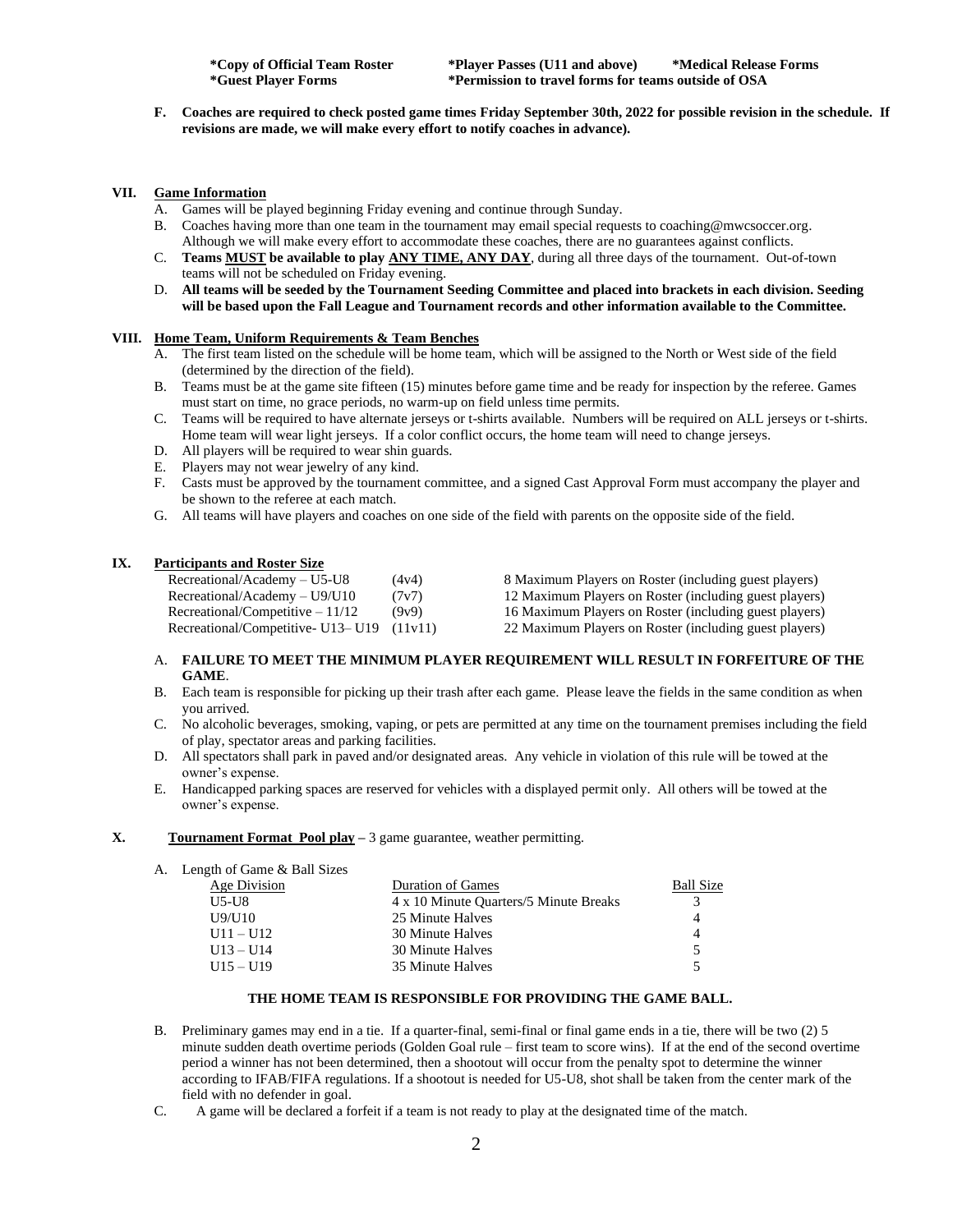- D. A game will be considered complete if terminated by the officiating referee anytime in the second half of play. Possible reasons for calling a match would be inclement weather or disciplinary problems during the match.
- E. If the referee assigned for your match does not show, report this immediately to a tournament official. If one or both assistant referees (AR) are not available for a match, one or both teams may be required to provide a team linesman for the match.
- F. **Important: Opposing coaches will NOT be required to sign the referee's game report forms, we will verify the match report with the full referee crew and their report will be counted as final.**

#### **XII. Scoring System**

- A. Team Standings and Tie Breakers:
	- Team standings will be based on the following point system
	- **Win** 3 points
	- **Tie** 1 point
	- **Loss** 0 points
	- **Forfeit** Will be scored as a 5-0 win
- B. If a match has been terminated because of disciplinary problems with a team, the offending team will receive zero points for that match and will be subject to removal from the tournament if the situation warrants. The opposing team will receive a 5-0 forfeit.
- C. After preliminary games, the teams with the highest total points will advance to either quarter-final, semi-final, or finals play.
- D. In the first round of the quarter-finals/semi-finals, if the predetermined pairings result in two opponents from the same bracket, the Tournament Directors may realign the pairings.
- E. The following tie breaker procedures will be used to determine the team which will advance in the case of teams tied with the same total points after preliminary games have been played:
	- 1. Tie Breaker and Wild Card Criteria:
		- a. Head to Head advances
		- b. Goal differential (max +/- 5 goal differential per game)
		- c. Fewest goals allowed (max of 5 goals per game)
		- d. Most shutouts
		- e. Team with the most goals scored advances (max of 5 goals per game)
		- f. Shoot-out (FIFA penalty kicks)(U5-U8 shoot-out will be taken from center mark with no goalkeeper)

#### **XIII. Substitutions**

Substitutions may be made only with the referee's permission.

- \* U5-U12 Unlimited at any stoppage of play
	- U13 through U19 may make substitutions following:
		- a. Prior to a throw in by your team
		- b. Prior to a Goal Kick by either team
		- c. After a goal by either team
		- d. At half time, quarters, and at the beginning of overtime periods.
		- e. After an injury, by either team when the referee stops play.
		- f. When the referee stops play to caution a player, only that player may be substituted, prior to restart of the game.

## **XIV. Rules of Competition**

.

All matches will be played in accordance with the Midwest City Soccer Club/Oklahoma Soccer Association Rules of Competition. These rules can be found on our website at: http://www.mwcsoccer.org. Please ensure that you review the rules for your age division to avoid any misunderstandings.

- **A. U5-U8:** No Goalkeeper (cannot post defender in designated goal box). All fouls are indirect free kick with opponent a minimum of 4 yards away. If an infraction occurs within the goal box, an indirect free kick will be taken on the line of the goal box closest to the point of the infraction. Defending team may place a **maximum** of 2 players on the goal line between the goal posts to defend against the free kick. Second chances will be given on throw-ins if a player commits a foul on the first attempt
- **B. U9/U10 will play with a build out line and offsides enforced from build out line.**
- C. Slide tackling is prohibited below the 9U age division (A slide tackle must contain both components of a slide and a tackle to be considered)
- D. Intentional headers will not be allowed for recreational 12U or below nor competitive U11 and below.

#### **XV. Awards**

Awards will be given to the  $1<sup>st</sup>$  and  $2<sup>nd</sup>$  place teams in each division.

#### **XVI. Protests:**

Any protest will be ruled by the Tournament Director. Protest must be in writing and signed. It must be submitted within one hour of the games end and be accompanied by a \$100 deposit, refundable if the protest is ruled in your favor.